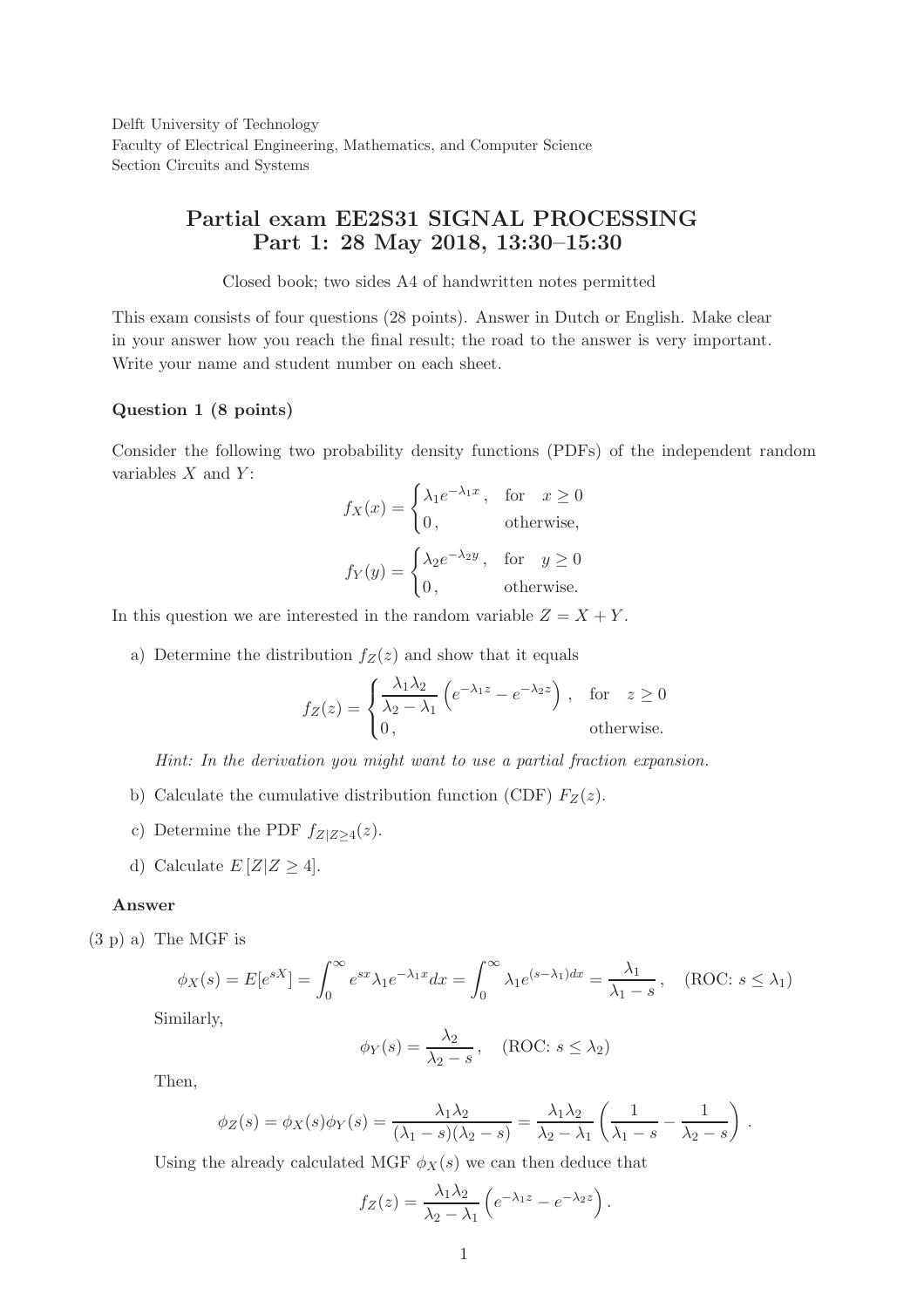(2 p) b)

$$
F_Z(z) = \int_0^z f_Z(u) du
$$
  
\n
$$
= \frac{\lambda_1 \lambda_2}{\lambda_2 - \lambda_1} \int_0^z \left( e^{-\lambda_1 u} - e^{-\lambda_2 u} \right) du
$$
  
\n
$$
= \frac{\lambda_1 \lambda_2}{\lambda_2 - \lambda_1} \left[ \frac{-1}{\lambda_1} e^{-\lambda_1 u} + \frac{1}{\lambda_2} e^{-\lambda_2 u} \right]_0^z
$$
  
\n
$$
= \frac{\lambda_1 \lambda_2}{\lambda_2 - \lambda_1} \left( \frac{-1}{\lambda_1} e^{-\lambda_1 z} + \frac{1}{\lambda_2} e^{-\lambda_2 z} + \frac{1}{\lambda_1} - \frac{1}{\lambda_2} \right)
$$
  
\n
$$
= 1 + \frac{\lambda_1 \lambda_2}{\lambda_2 - \lambda_1} \left( \frac{-1}{\lambda_1} e^{-\lambda_1 z} + \frac{1}{\lambda_2} e^{-\lambda_2 z} \right)
$$

(1 p) c)

$$
P(Z \ge 4) = 1 - P(Z \le 4)
$$
  
= 1 - F<sub>Z</sub>(4)  
=  $\frac{\lambda_1 \lambda_2}{\lambda_2 - \lambda_1} \left( \frac{1}{\lambda_1} e^{-\lambda_1 4} - \frac{1}{\lambda_2} e^{-\lambda_2 4} \right)$   

$$
f_{Z|Z \ge 4}(Z) = \begin{cases} \frac{(e^{-\lambda_1 z} - e^{-\lambda_2 z})}{\frac{1}{\lambda_1} e^{-\lambda_1 4} - \frac{1}{\lambda_2} e^{-\lambda_2 4}}, & z \ge 4 \\ 0, & \text{otherwise.} \end{cases}
$$

(2 p) d)

$$
\begin{split}\n\phi_{Z|Z\geq4}(s) &= \int_{4}^{\infty} e^{sz} \frac{\left(e^{-\lambda_1 z} - e^{-\lambda_2 z}\right)}{\frac{1}{\lambda_1} e^{-\lambda_1 4} - \frac{1}{\lambda_2} e^{-\lambda_2 4}} dz \\
&= \int_{4}^{\infty} \frac{\left(e^{(s-\lambda_1)z} - e^{(s-\lambda_2)z}\right)}{\frac{1}{\lambda_1} e^{-\lambda_1 4} - \frac{1}{\lambda_2} e^{-\lambda_2 4}} dz \\
&= \frac{e^{4s}}{\frac{1}{\lambda_1} e^{-\lambda_1 4} - \frac{1}{\lambda_2} e^{-\lambda_2 4}} \left(\frac{e^{-\lambda_1 4}}{\lambda_1 - s} - \frac{e^{-\lambda_2 4}}{\lambda_2 - s}\right) \\
E\left[Z|Z \geq 4\right] &= \left.\frac{d\phi_{Z|Z \geq 4}(s)}{ds}\right|_{s=0} \\
&= \left.\frac{4}{\frac{1}{\lambda_1} e^{-\lambda_1 4} - \frac{1}{\lambda_2} e^{-\lambda_2 4}} \left(\frac{e^{-\lambda_1 4}}{\lambda_1} - \frac{e^{-\lambda_2 4}}{\lambda_2}\right) + \frac{1}{\frac{1}{\lambda_1} e^{-\lambda_1 4} - \frac{1}{\lambda_2} e^{-\lambda_2 4}} \left(\frac{-e^{-\lambda_1 4}}{\lambda_1^2} + \frac{e^{-\lambda_2 4}}{\lambda_2^2}\right)\n\end{split}
$$

# Question 2 (6 points)

Consider the joint PDF

$$
f_{X,Y}(x,y) = \begin{cases} \lambda e^{-\lambda x} & \text{for} \quad 0 \le y \le x \\ 0 & \text{otherwise.} \end{cases}
$$

- a) Calculate the PDFs  $f_X(x)$  and  $f_Y(y)$  and use these marginal PDFs to argue whether or not  $X$  and  $Y$  are dependent.
- b) Calculate the MMSE estimator  $\hat{Y}=E[Y|X].$
- c) Calculate the MMSE estimator  $\hat{X} = E[X|Y]$ .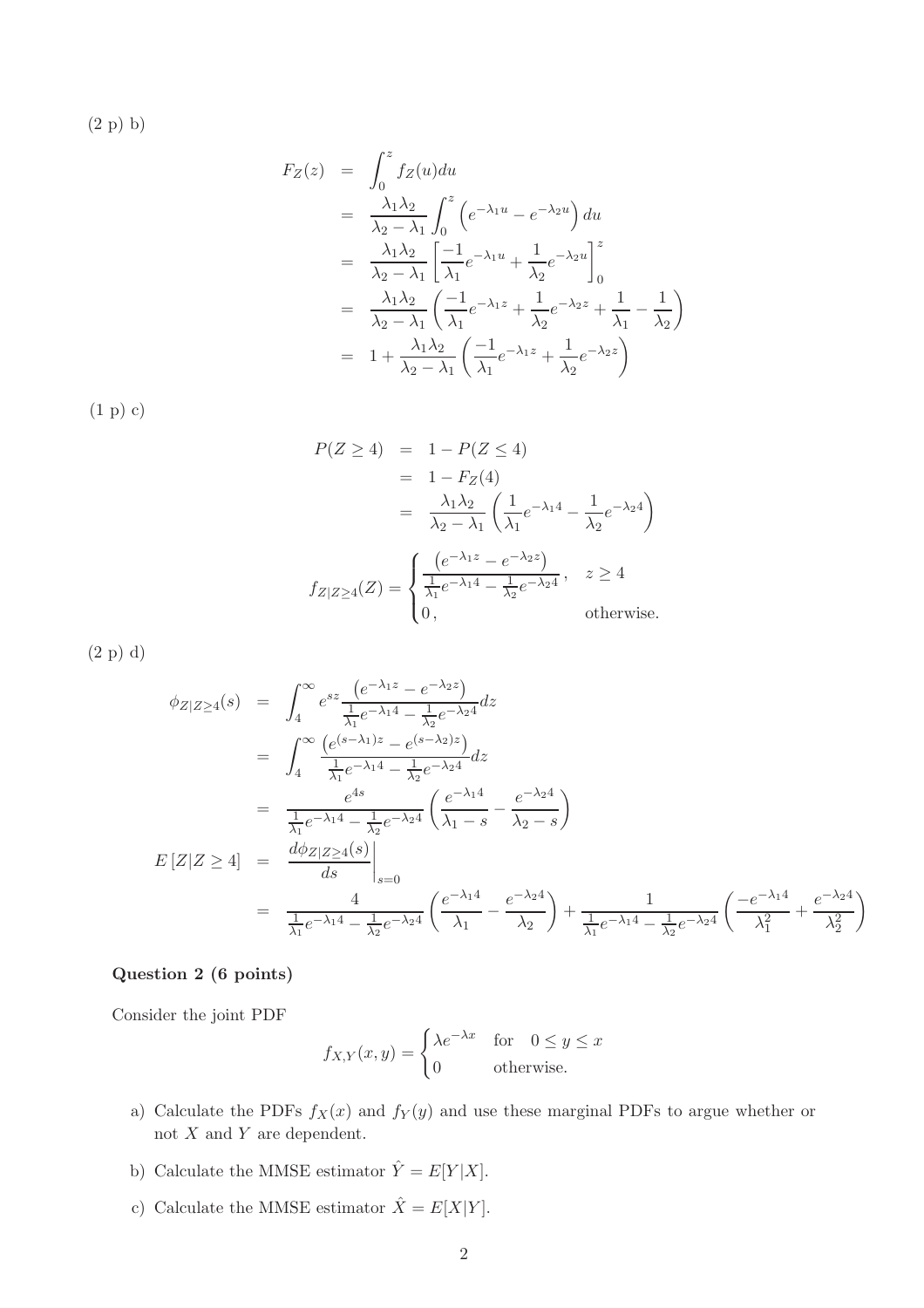## Answer

 $(2 p) a)$  If  $x \geq 0$  then

$$
f_X(x) = \int_0^x \lambda e^{-\lambda x} dy = x\lambda e^{-\lambda x}
$$

otherwise  $f_X(x) = 0$ . Similarly, if  $y \ge 0$  then

$$
f_Y(y) = \int_y^{\infty} \lambda e^{-\lambda x} dx = \left[ -e^{-\lambda x} \right]_y^{\infty} = e^{-\lambda y}
$$

otherwise  $f_Y(y) = 0$ .

RVs X and Y are dependent, as  $f_{X,Y} \neq f_X f_Y$ .

(2 p) b)

$$
f_{Y|X}(y|x) = \begin{cases} f_{X,Y}/fx = \frac{1}{x} & \text{for} \quad 0 \le y \le x\\ 0 & \text{otherwise.} \end{cases}
$$

$$
\hat{Y} = E[Y|X] = \int_0^x \frac{1}{x} \frac{1}{2} y dy = \frac{x}{2}.
$$

(2 p) c) Calculate the MMSE estimator  $\hat{X}=E[X|Y]$ 

$$
f_{X|Y}(x|y) = \begin{cases} f_{X,Y}/f_Y = \lambda e^{-\lambda(x-y)} & \text{for} \quad y \le x \\ 0 & \text{otherwise.} \end{cases}
$$

$$
\hat{X} = E[X|Y] = \int_{y}^{\infty} x\lambda e^{-\lambda(x-y)} dx
$$

$$
= \lambda e^{\lambda y} \left( \left[ -\frac{1}{\lambda} x e^{-\lambda x} \right]_{y}^{\infty} + \int_{y}^{\infty} \frac{1}{\lambda} e^{-\lambda x} dx \right)
$$

$$
= y + \frac{1}{\lambda}
$$

Or, using the MGF:

$$
\phi_{X|Y}(s) = \frac{\lambda e^{ys}}{\lambda - s}
$$

$$
\left. \frac{d \frac{\lambda e^{ys}}{\lambda - s}}{ds} \right|_{s=0} = y + \frac{1}{\lambda}
$$

#### Question 3 (8 points)

Consider the signal  $g_1[n]$  in figure (a) and the signal  $g_2[n]$  in figure (b). A plot of the DTFT  $G_1(\omega)$  of  $g_1[n]$  is shown in figure (c).

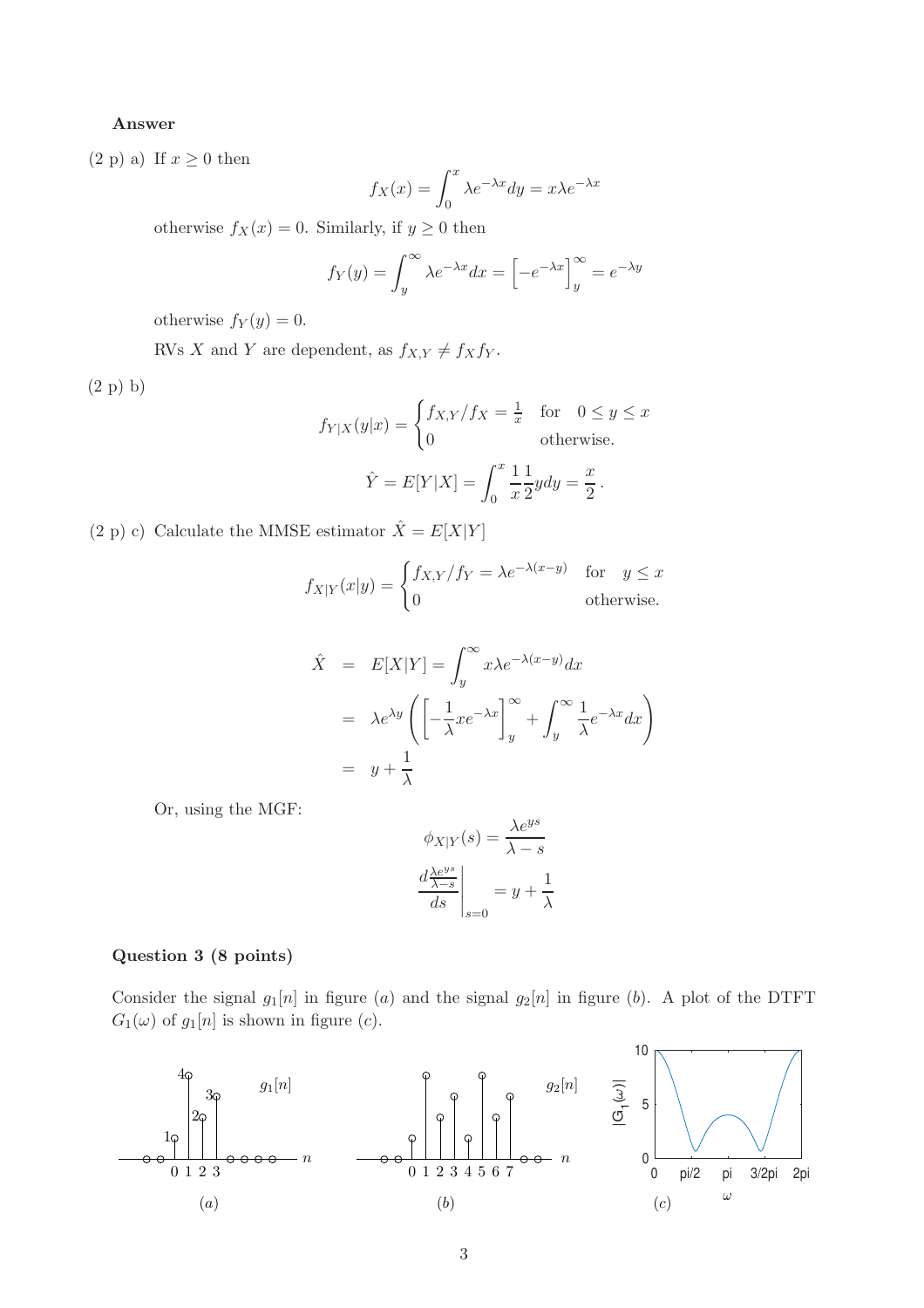- a) Derive that the DTFT of  $g_2[n]$  is given by  $G_2(\omega) = G_1(\omega) + e^{-4j\omega} G_1(\omega)$ .
- b) Take  $N = 8$ . What is the DFT of  $g_1[n]$   $(n = 0, \dots, N-1)$ , expressed in terms of  $G_1(\omega)$ ?
- c) What changes if we take  $N = 16$  or  $N = 4$ ? Explain using a scetch of the spectrum.
- d) What changes if we take the DFT of  $g_2[n]$  (with  $N = 8$ )? Explain using a scetch.
- e) Based on your result in item d), relate the DFT of  $g_2[n]$  for  $N = 8$  to the DFT of  $g_1[n]$  for  $N = 4$ .

## Answer

a)

$$
g_2[n] = g_1[n] + g_1[n-4] \Rightarrow G_2(\omega) = G_1(\omega) + e^{-4j\omega}G_1(\omega)
$$

b)

$$
G_1^{dft}[k] = G_1(\frac{2\pi}{8}k), \qquad k = 0, \cdots, N-1.
$$

These are samples of  $G_1(\omega)$  for multiples of  $\omega = 2\pi/N$ .

c) Fewer, resp. more samples on the same curve  $G_1(\omega)$ . (zero-padding effect — interpolation in frequency)



d)

$$
G_2^{dft}[k] = G_1(\frac{2\pi}{8}k) + e^{-4j\frac{2\pi}{8}k}G_1(\frac{2\pi}{8}k) = G_1^{dft}[k] + (-1)^k G_1^{dft}[k]
$$

For even sample indices k, this is equal to two times  $G_1^{dft}$  $_1^{a}$ <sup> $l$ </sup>[k] for  $N = 8$  samples, i.e., equal to  $N = 4$  samples. For odd sample indices, it is equal to zero.

Note: the spectrum  $G_2^{dft}$  $\frac{df}{2}[k]$  for  $N = 8$  is less detailed than the spectrum  $G_1^{dft}$  $_1^{a}$ <sup> $j$ </sup><sup> $\iota$ </sup> $[k]$  for  $N = 8$ . Thus, repeating a signal "to improve resolution" is not a good idea. With many repetitions, we converge to a line spectrum corresponding to the 4 samples of  $G_1^{dft}$  $_1^{ay}$ <sup>t</sup>[k] for  $N=4$ .